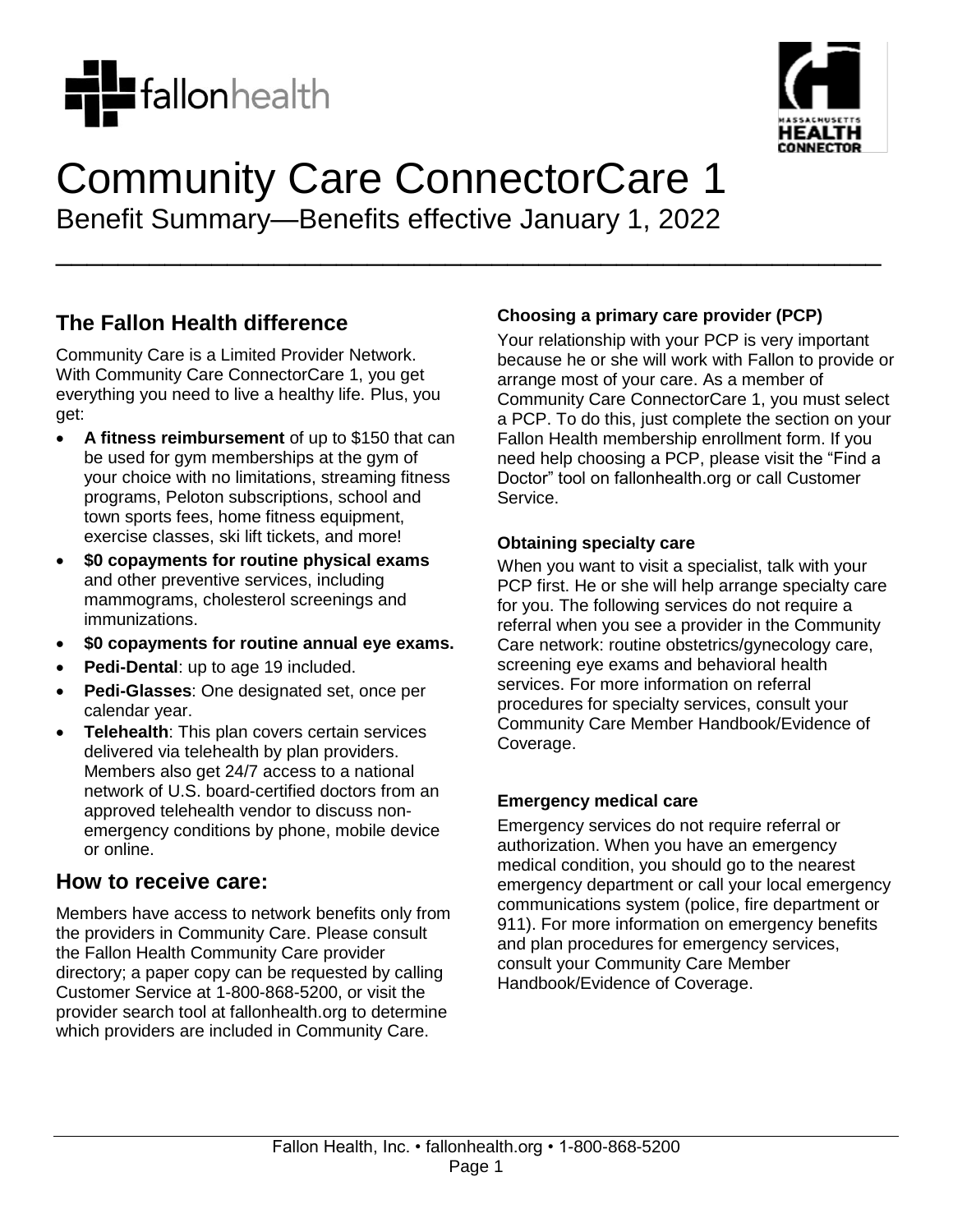| <b>Plan specifics</b>                                                                                                                                                                                                                                                                                       |                                  |
|-------------------------------------------------------------------------------------------------------------------------------------------------------------------------------------------------------------------------------------------------------------------------------------------------------------|----------------------------------|
| <b>Benefit period</b><br>The benefit period, sometimes referred to as a "benefit year," is the 12-month span of<br>plan coverage, and the time during which the deductible, out-of-pocket maximum and<br>specific benefit maximums accumulate.                                                              | Jan. $1 - Dec. 31$               |
| Out-of-pocket maximum<br>The out-of-pocket maximum is the total amount of deductible, coinsurance and<br>copayments you are responsible for in a benefit period. The out-of-pocket maximum<br>does not include your premium charge or any amounts you pay for services that are<br>not covered by the plan. | \$250 Individual<br>\$500 Family |
| <b>Benefits</b>                                                                                                                                                                                                                                                                                             | Your cost                        |
| <b>Office</b>                                                                                                                                                                                                                                                                                               |                                  |
| Routine physical exams (according to MHQP* preventive guidelines)                                                                                                                                                                                                                                           | \$0                              |
| Primary care visits to treat an injury or illness (in-person or by telehealth)<br>(If you choose to get these services by telehealth, you must use a plan provider who offers the<br>service by telehealth.)                                                                                                | \$0                              |
| Specialist visits (in-person or by telehealth)<br>(If you choose to get these services by telehealth, you must use a plan provider who offers the<br>service by telehealth.)                                                                                                                                | \$0                              |
| Urgent care (limited service clinics, e.g., Minute Clinic)                                                                                                                                                                                                                                                  | \$0                              |
| Routine eye exams (one every 12 months)                                                                                                                                                                                                                                                                     | \$0                              |
| Telehealth visits for non-emergency conditions by an approved telehealth<br>vendor<br>(For more information on covered telehealth services, consult your Community Care Member<br>Handbook/Evidence of Coverage)                                                                                            | \$0                              |
| Short-term rehabilitative services (physical and occupational therapy, limited to<br>60 visits combined per benefit period)                                                                                                                                                                                 | \$0                              |
| Prenatal care                                                                                                                                                                                                                                                                                               | \$0                              |
| <b>Preventive services</b><br>Tests, immunizations and services to help screen for diseases and improve early<br>detection when symptoms or diagnosis are not present                                                                                                                                       | Covered in full                  |
| Diagnostic lab services<br>Tests and services that are intended to diagnose or check the status of a disease or<br>condition                                                                                                                                                                                | Covered in full                  |
| Diagnostic x-ray services<br>Tests and services that are intended to diagnose, check the status of, or treat a<br>disease or condition                                                                                                                                                                      | Covered in full                  |
| Diagnostic other (EKG, ultrasound, colonoscopy, etc.)<br>Tests and services that are intended to diagnose, check the status of, or treat a<br>disease or condition                                                                                                                                          | Covered in full                  |
| Imaging (CAT, PET, MRI, Nuclear Cardiology)                                                                                                                                                                                                                                                                 | \$0                              |
| Chiropractic care                                                                                                                                                                                                                                                                                           | \$0                              |

#### Fallon Health, Inc. • fallonhealth.org • 1-800-868-5200 Page 2

\*Massachusetts Health Quality Partners. Guidelines are available here[: https://www.fchp.org/members/benefits-coverage/clinical-guidelines.aspx](https://www.fchp.org/members/benefits-coverage/clinical-guidelines.aspx)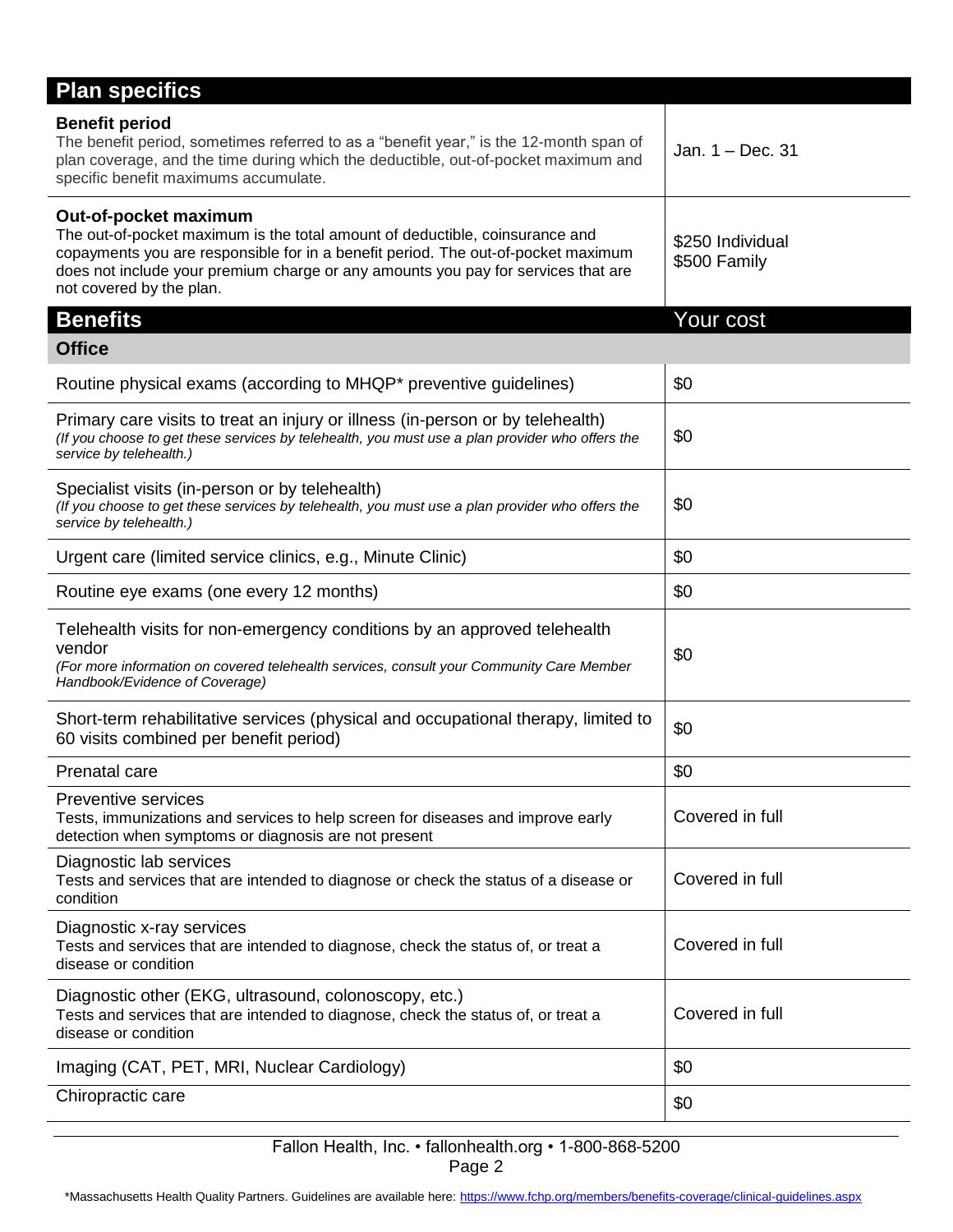| <b>Benefits</b>                                                                                                                                                                                                              | Your cost                                                                        |  |
|------------------------------------------------------------------------------------------------------------------------------------------------------------------------------------------------------------------------------|----------------------------------------------------------------------------------|--|
| <b>Prescriptions</b>                                                                                                                                                                                                         |                                                                                  |  |
| Please note: Specialty medication that falls under the medical benefit will apply<br>toward your deductible. For more information, please contact Fallon Health's<br>Customer Service Department at 1-800-868-5200.          | Tier 1/Tier 2/Tier 3/Tier 4                                                      |  |
| Prescription drugs, insulin and insulin syringes<br>(Note: Standard plan members have access to at least one insulin vial and one insulin<br>pen injector dose for each major type of insulin at the Tier 1 copayment level) | \$1/\$3.65/\$3.65/\$3.65<br>(30-day supply)                                      |  |
| Generic contraceptives and contraceptive devices                                                                                                                                                                             | $$0$ (30-day supply)                                                             |  |
| Brand contraceptives with no generic equivalent (prior authorization required)                                                                                                                                               | With prior authorization: \$0<br>(30-day supply)                                 |  |
| Brand contraceptives with a generic equivalent (prior authorization required)                                                                                                                                                | With prior authorization:<br>Tier 3: \$3.65<br>Tier 4: \$3.65<br>(30-day supply) |  |
| Prescription medication refills obtained through the mail order program                                                                                                                                                      | \$2/\$7.30/\$7.30/\$7.30<br>(90-day supply)                                      |  |
| <b>Inpatient hospital services</b>                                                                                                                                                                                           |                                                                                  |  |
| Room and board in a semiprivate room (private when medically necessary)                                                                                                                                                      | Covered in full                                                                  |  |
| Inpatient hospital care including, but not limited to, physician and surgeon<br>services, physical and respiratory therapy, and intensive care services.                                                                     | Covered in full                                                                  |  |
| Childbirth/Inpatient maternity and newborn care                                                                                                                                                                              | Covered in full                                                                  |  |
| <b>Same-day surgery</b>                                                                                                                                                                                                      |                                                                                  |  |
| Same-day surgery in a hospital outpatient or ambulatory care setting                                                                                                                                                         | Covered in full                                                                  |  |
| <b>Emergencies</b>                                                                                                                                                                                                           |                                                                                  |  |
| Emergency room visit                                                                                                                                                                                                         | Covered in full                                                                  |  |
| <b>Skilled nursing</b>                                                                                                                                                                                                       |                                                                                  |  |
| Skilled care in a semiprivate room                                                                                                                                                                                           | Covered in full                                                                  |  |
| <b>Substance abuse</b>                                                                                                                                                                                                       |                                                                                  |  |
| Office visits (in-person or by telehealth)<br>(If you choose to get these services by telehealth, you must use a plan provider who offers the<br>service by telehealth.)                                                     | \$0                                                                              |  |
| Detoxification in an inpatient setting                                                                                                                                                                                       | Covered in full                                                                  |  |
| Rehabilitation in an inpatient setting                                                                                                                                                                                       | Covered in full                                                                  |  |
| <b>Mental health</b>                                                                                                                                                                                                         |                                                                                  |  |
| Office visits (in-person or by telehealth)<br>(If you choose to get these services by telehealth, you must use a plan provider who offers the<br>service by telehealth.)                                                     | \$0                                                                              |  |
| Services in a general or psychiatric hospital                                                                                                                                                                                | Covered in full                                                                  |  |
| Skilled home health care services                                                                                                                                                                                            | Covered in full                                                                  |  |
| Fallon Health, Inc. • fallonhealth.org • 1-800-868-5200<br>Page 3                                                                                                                                                            |                                                                                  |  |